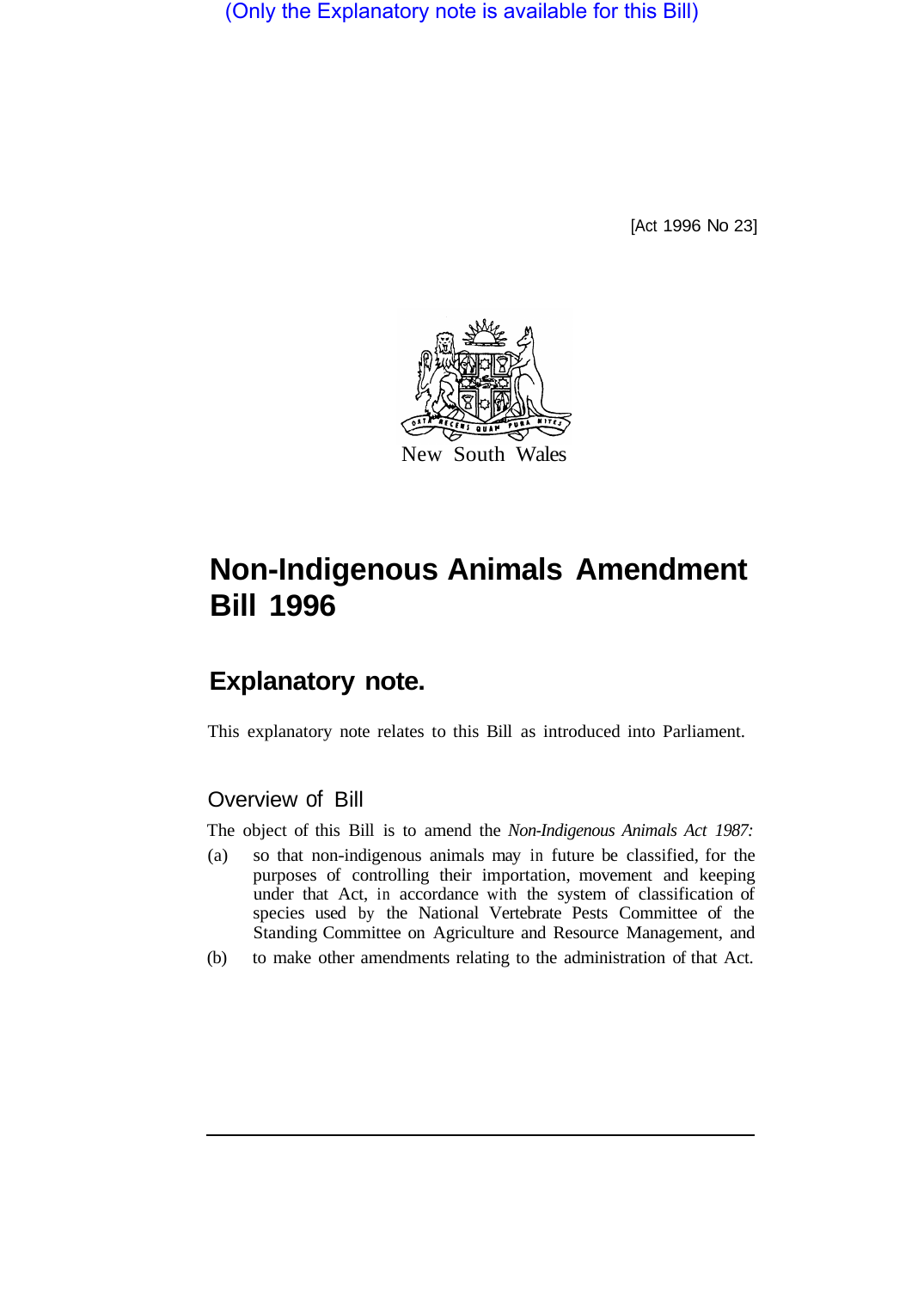Non-Indigenous Animals Amendment Bill 1996 [Act 1996 No 23]

Explanatory note

### Outline of provisions

**Clause 1** sets out the name (also called the short title) of the proposed Act.

**Clause 2** provides for the commencement of the proposed Act on a day or days to be appointed by proclamation.

**Clause 3** is a formal provision giving effect to the amendments to the *Non-Indigenous Animals Act 1987*  set out in Schedule 1.

#### **Schedule 1 Amendments**

#### **Classification of animals**

**Schedule 1 [4]** repeals and substitutes section 6 of the Act, and inserts a new section 6A, to provide for classification of animals by regulation according to specified criteria. The criteria are drawn from the animal classification scheme now in use by the National Vertebrate Pests Committee, and include factors such as the pest potential of an animal, any danger it may pose to humans and any necessary security precautions that need to be taken in respect of its keeping or transportation. Regulations made from time to time to implement or revise animal classification for the purposes of the Act must be drawn up with due regard to animal classification schemes used by the Committee or otherwise in use nationally. The new provisions replace existing machinery for classification of animals by the Minister by Gazette notice.

In keeping with the national classification scheme, animals in some categories (called "controlled categories") will be subject to the control provisions of Part 3 of the Act, while non-indigenous species in some residual categories (for example, farm animals), although classified, will not be subject to such controls. The control provisions of the Act generally prohibit importation or keeping of animals or enable their importation and keeping, under licence, for the purposes of zoos or other established collections.

**Schedule 1 [7]-[9]** amend sections 10, 11, 12, 13 and 25 of the Act as a consequence of the amendments made by Schedule 1 [4]. (These sections identify offences that depend on animal categories.)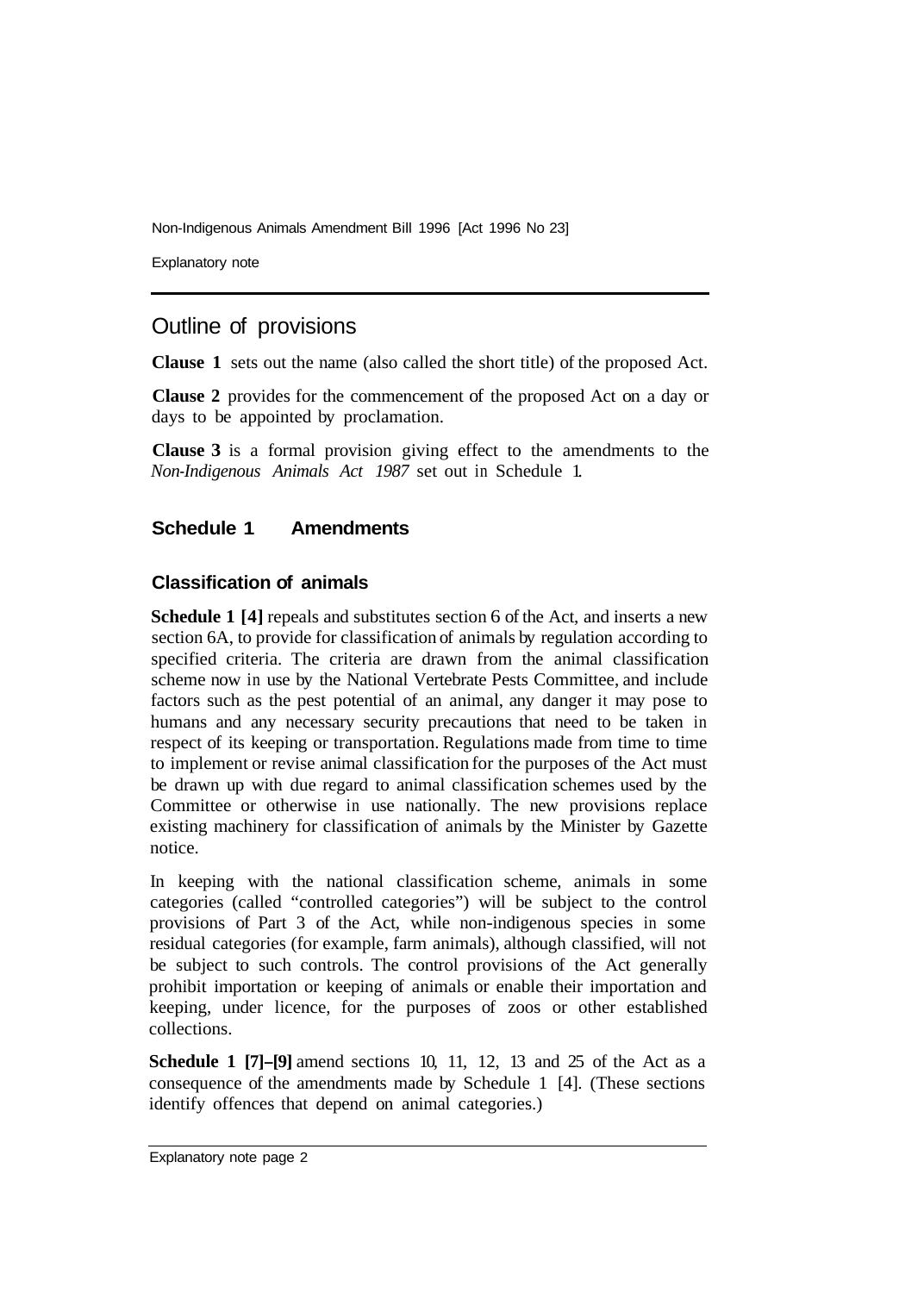Non-Indigenous Animals Amendment Bill 1996 [Act 1996 No 23]

Explanatory note

#### **Vesting of functions in the Director-General**

**Schedule 1 [11]** amends sections 15, 18, 19 and 25 of the Act so as to provide that certain functions currently vested in the Minister will in future be vested in the Director-General of the Department of Agriculture. The functions involved relate to the grant and renewal of licences and to the seizure and disposal of animals under the Act.

#### **Itineraries for travelling circuses and shows**

**Schedule 1 [12]** repeals section 22 of the Act, which currently requires the promoters of circuses and travelling shows to submit details of their itineraries to the Minister.

#### **Seizure of cages or other housing for animals**

**Schedule 1 [16]** amends section 25 of the Act so as to provide that, when seizing any animal in accordance with the Act, an authorised officer may also seize any cage or other container used to keep the animal.

#### **Self-incriminating admissions**

Section 26 of the Act currently provides that, although a person cannot refuse to comply with a requirement under the Act to provide information to an authorised officer on the grounds that to do so might incriminate the person, the answer or document produced cannot be used in evidence in proceedings for whatever offence it tends to confirm. **Schedule 1 [17]** amends the section so as to provide that the answer or document will only be inadmissible if the person furnishing it has claimed the privilege of inadmissibility, before furnishing the answer or document, by stating that it might be incriminating.

#### **Delegation of powers by Minister and Director-General**

**Schedule 1 [18]** inserts a new section 29A to provide statutory authority for delegation by the Minister and the Director-General of their respective functions under the Act.

#### **Minor amendments**

**Schedule 1** [1] makes a consequential amendment.

**Schedule 1 [2]** inserts definitions of the expressions *Director-General, controlled category, higher-risk category, lower-risk category, non-indigenous animal* and *vehicle* for the purposes of the Act.